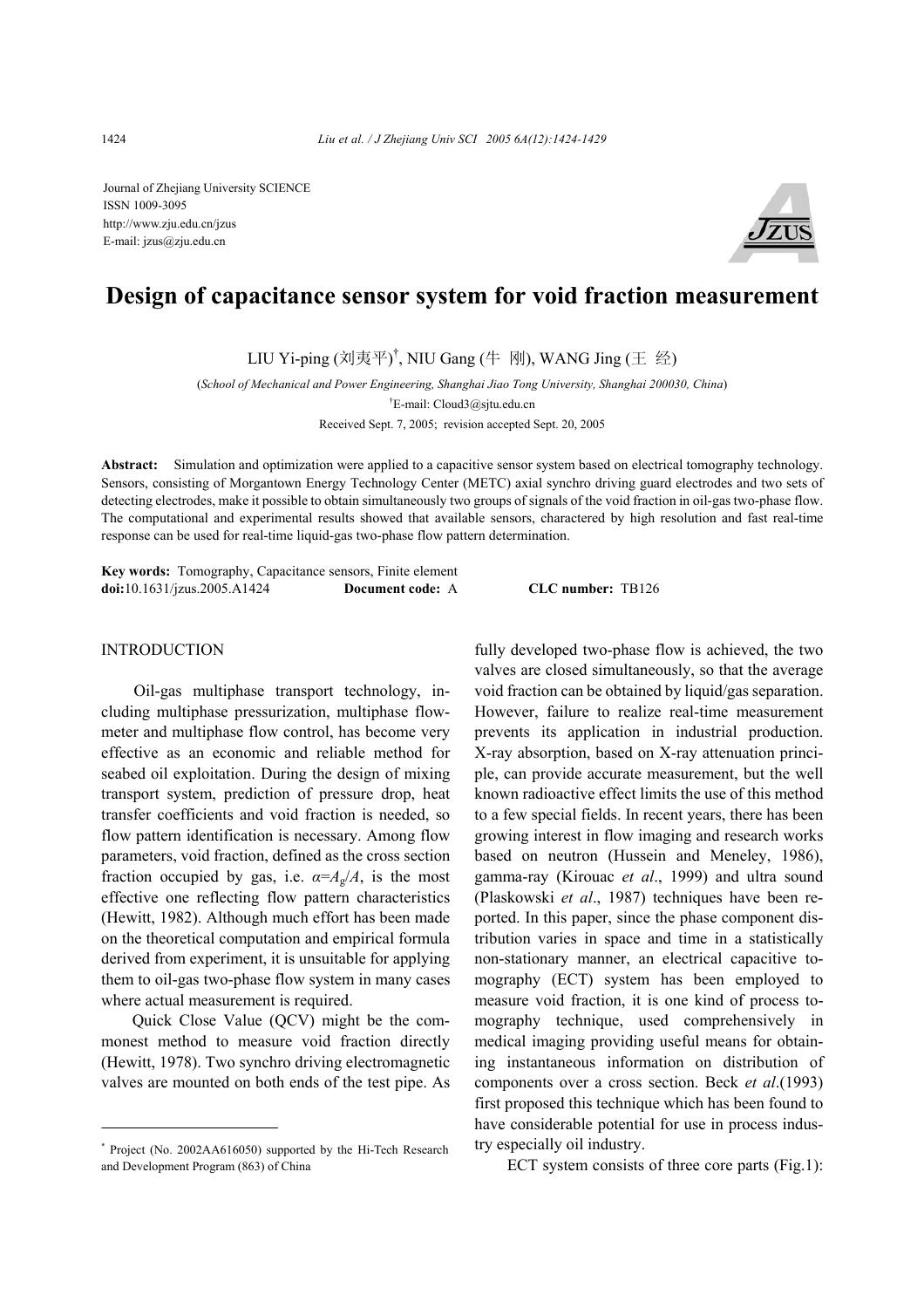capacitance sensors, data collection and control system and imaging reconstruction computer. The sensors transform two-phase flow distribution into capacitive values whose amplitude depends on the dielectric distribution over the cross section of pipeline. The data collection and control system receives them in all possible electrode pairs. Through A/D transformation, the values, as digital signal, are fed into the computer and a cross sectional image of the components distribution is reconstructed by using a linear backprojection (LBP) algorithm.



**Fig.1 The basic flow imaging system** 

In this work, a capacitance sensor system for void fraction measurement in oil-gas two-phase flow pipeline is developed. According to the arrangement of the multielectrode circumferentially around the pipe there are four basic structures to be selected: (1) external electrodes with radial screens, (2) internal electrodes without radial screens, (3) external electrodes without radial screens, (4) internal electrodes with radial screens. Yang (1997) summarized their features. In terms of the axial guard electrodes, two major structures are available, one is multielectrode capacitive system with axial synchro driving guard electrodes developed by U.S. Department of Energy, Morgantown Energy Technology Center (METC), the other is multielectrode capacitive system with axial earthed guard electrodes developed by the University of Manchester Institute of Science and Technology (UMIST). METC system uses 16 evenly spaced, circumferentially located electrodes at each of four levels evenly spaced along the axis of a 6-inch diameter fluidized bed as the density-sensing elements. During the measurement, the erasable programmable read-only memory (EPROM) section of the scan control system is programmed to produce electrode voltage excitation patterns that allow the electrically guarded measurement of the current between all possible pairs of oppositely excited electrodes simultaneously at each level. UMIST system

consists of a source electrode (connected to the driving voltage source), a detecting electrode (connected to the virtual earth input of the capacitance measuring circuit) and an earthed screen to shield the electrode plates from interference by external electrical fields. In addition, multielectrode capacitive system without axial guard electrodes (non-guard) is studied as a candidate. Moreover, the system design parameters, including the pipe wall permittivity  $(\varepsilon_{\text{pw}})$ , the permittivity of the conveyed phase  $(\varepsilon)$ , the length of axial guard electrode plate, the pipe wall thickness  $(R_2-R_1)$ and the electrode angular size  $(\theta)$ , have effects on the sensitivities distribution's influence on the measurement. Therefore, the analysis of these parameters is involved in the present simulation.

The reconstructed image quality and the multielectrode capacitive system's performance depend on the uniformity of sensibility distribution between electrode pairs (Khan and Abdullah, 1993). To determine the spatial sensitivity distribution over the pipe cross section and to study the static responses of the system due to different flow regimes, a numerical simulation must be used to optimize the design parameters and the system performance of the capacitive systems described above. FE modelling was chosen in this research because its mesh can be designed to fit complex geometries and the system capacitance is easy to compute from the known electrical potential distributions on the system boundary.

# FINITE ELEMENT MODELLING OF CAPACI-TANCE SENSOR SYSTEM

In the past, two-dimensional FE modelling of capacitance sensor system was always adopted under the assumption that the fringing field effects due to the finite length of electrodes are negligible. This assumption implies that the electrode plates and screen are so long that the electric field distribution remains the same for any plane perpendicular to the axial direction of the pipe. However, it is not entirely suitable for most capacitance sensor systems, such as METC and UMIST. In order to get accurate prediction, a three-dimensional FE modelling was proposed. The basic model and FE mesh layout are shown in Fig.2. The fringing field effects are taken into account, and the other common assumptions are listed below:

(1) Flow component distribution of a two-phase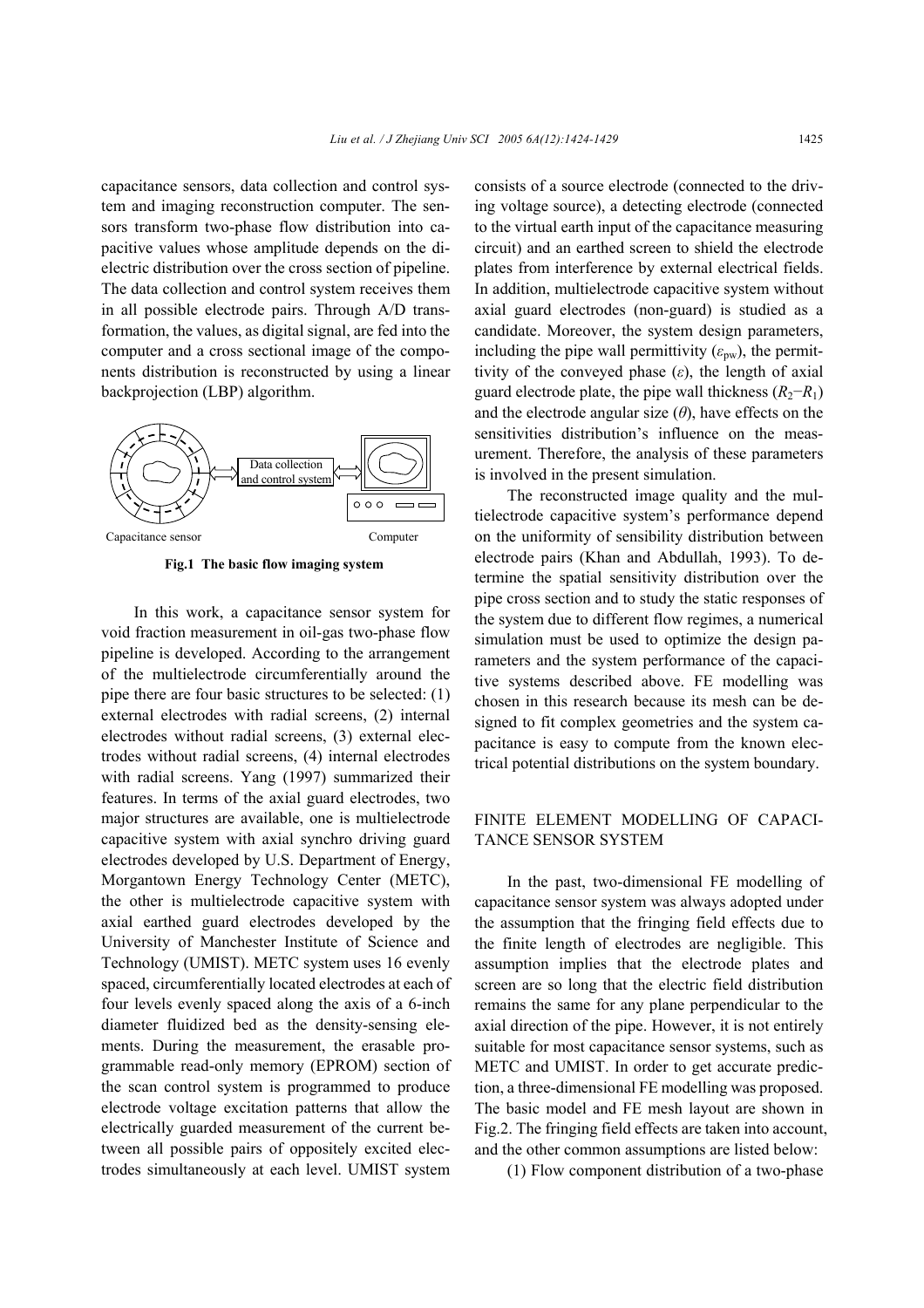flow does not change spatially along the pipe axial direction at least not within the electrode length.

(2) Permittivities of flow components remain constant.



**Fig.2 Finite element model of 12-electrode capacitive system with mesh layout**

Under these two assumptions, the potential distribution over cross section can be calculated by Poisson equation with the given dielectric constant distribution. The Dirichlet boundary conditions are given below:

$$
\begin{cases}\n\nabla \cdot [\varepsilon(x, y, z) \nabla \varphi(x, y, z)] = 0 \\
\varphi(x, y, z)|_{(x, y, z) \in \Gamma_i} = U & (i = 1, 2, \cdots, 11) \\
\varphi(x, y, z)|_{(x, y, z) \in \Gamma_j} = 0 & (j = 2, 3, \cdots, 12) \\
\varphi(x, y, z)|_{(x, y, z) \in \Gamma_s} = 0\n\end{cases}
$$
\n(1)

where,  $\Gamma$ <sub>s</sub> represent the computational domains belonging to the screen, and  $\Gamma$ <sup>*i*</sup> and  $\Gamma$ <sup>*j*</sup> are the spatial locations of *i*th electrode and *j*th electrode respectively, *U* is the potential difference between given electrodes. According to Thomson's theorem, for specified charges on each of the boundary segments, the stored electrostatic energy is minimum when each of the boundaries is a conductor, i.e., electrically charged particles arrange themselves so as to have the least energy. As a result, the numerical functional form of Eq. $(1)$  is given as

$$
\begin{pmatrix}\nJ_{\varphi} = \frac{1}{2} \iiint_D \varepsilon(x, y, z) E^2 dV = \iiint_D \frac{\varepsilon(x, y, z)}{2} \left[ \left( \frac{\partial \varphi(x, y, z)}{\partial x} \right)^2 + \left( \frac{\partial \varphi(x, y, z)}{\partial y} \right)^2 + \left( \frac{\partial \varphi(x, y, z)}{\partial z} \right)^2 \right] dxdydz = \min \\
\varphi(x, y, z)|_{(x, y, z) \in \Gamma_i} = U \qquad (i=1, 2, \dots, 11) \\
\varphi(x, y, z)|_{(x, y, z) \in \Gamma_j} = 0 \qquad (j=2, 3, \dots, 12) \\
\varphi(x, y, z)|_{(x, y, z) \in \Gamma_j} = 0 \qquad (j=2, 3, \dots, 12)\n\end{pmatrix}
$$

where  $D$  is the space inside shield screen. As mentioned above, one task in current work is to facilitate the selection of capacitance sensor system and optimizing system design parameter. Therefore, it goes along a forward solving process. After the potential distribution is obtained, Gauss law with numerical integral form, i.e. Eq.(3), is applied to calculate the sense charge on the *j*th electrode.

$$
q_{ij} = \iiint\limits_{V_j} \varepsilon(x, y, z) E(x, y, z) dV
$$
  
= 
$$
-\iiint\limits_{V_j} \varepsilon(x, y, z) \nabla \varphi(x, y, z) dV
$$
 (3)

where  $V_i$  is the volume enveloping the electrode  $j$ . Then the capacitance of electrode pairs *i-j* can be calculated from Eq.(4):

$$
C_{ij} = q_{ij}/U \quad (i = 1, 2, \cdots, 11; j = 2, 3, \cdots, 12) \quad (4)
$$

# RESULTS AND DISCUSSION

#### **Spatial distribution of three capacitive systems**

Fig.3 shows the potential distribution in the center axial section in three sensors. The part between two solid lines represents the detecting electrode domain. In this figure, potential distribution discrepancy is shown by equipotential contours, uniformity in potential distribution appears in METC system, while UMIST contours and non-guard system seem to be uneven. This computational result means that electrical fields in UMIST and non-screen system tend to disperse along the axial direction and that the lines of the electric field are perpendicular to the equipotential contours. In contrast, the depressiveness in the METC system seems imperceptible. Therefore, as the permittivities of flow components keep constant, it can be concluded that the value attributed to a measurand by METC system should be closer to the simulation result than that by UMIST and non-guard system, and such conclusion leads to the selection of the METC system.

# **Effect of METC system guard electrode length on the spatial potential distribution**

The potential distribution in the center axial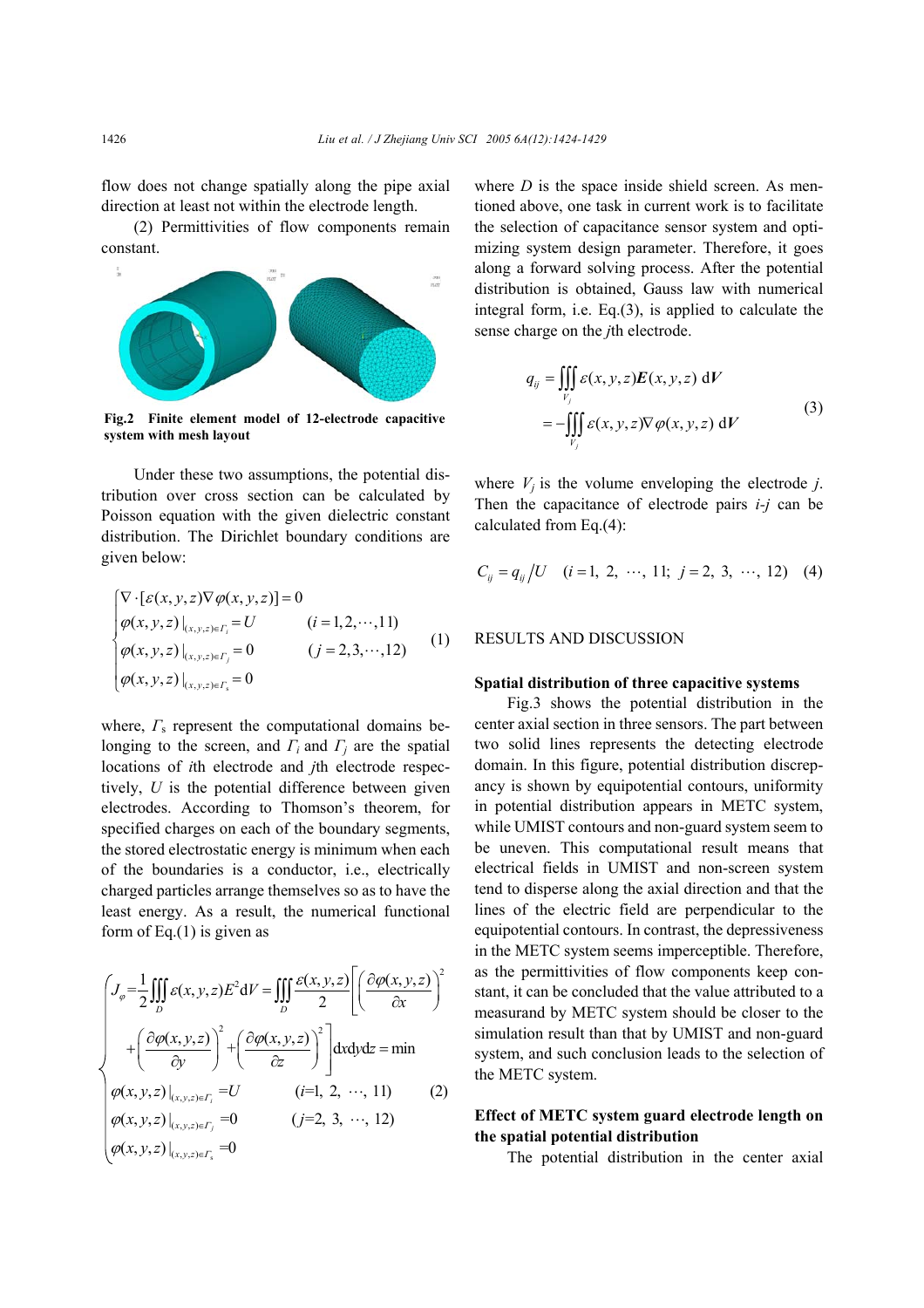section of five different lengths of guard electrode plate, i.e. 20 mm, 30 mm, 50 mm, 70 mm and 100 mm, are shown in Fig.4. The two solid lines have the same meaning as mentioned above. Although the potential distribution between the excited electrode and detecting electrode tends to be even with increasing length of guard electrode plate, no evident change of

the potential distribution between the two detecting electrode plates was noticed after the plate length exceeded a certain value. On the other hand, if the plate becomes too long, the cost of the overall capacitive system will increase. So, for the pipeline with 125 mm interior diameter, 50 mm long guard electrode is enough for shield.



**Fig.3 Potential distribution in the center axial section for three types of sensors,** *L* **is the length of electrode plate**  (a) Non-guard electrode; (b) UMIST (*L*=50 mm); (c) METC (*L*=50 mm)



**Fig.4 Potential distribution in the center axial section for five different lengths of guard electrode plate**  (a) *L*=20 mm; (b) *L*=30 mm; (c) *L*=50 mm; (d) *L*=70 mm; (e) *L*=100 mm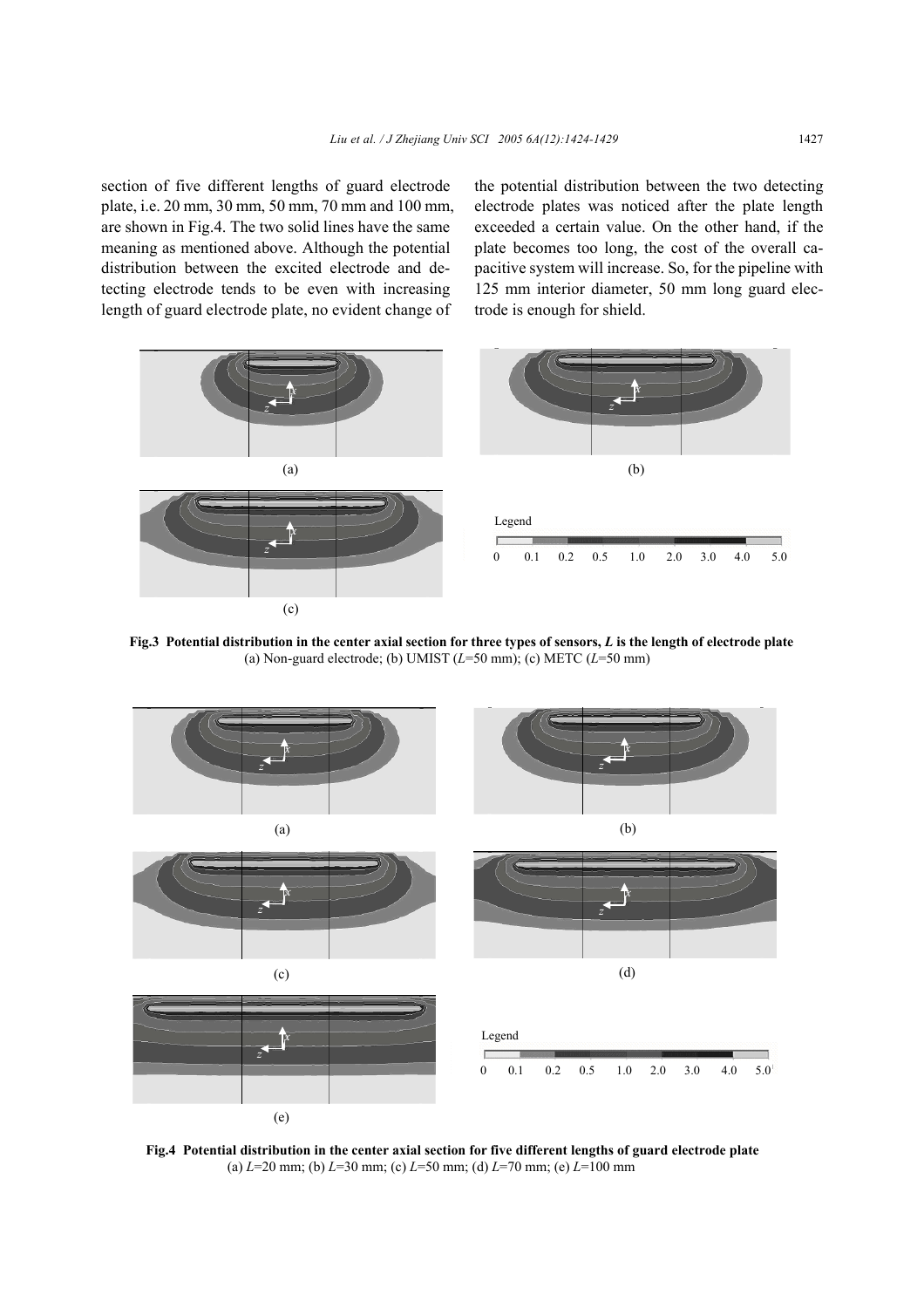## **Effects of the sensors layout**

In this section, the comparisons between the internal and the external capacitance sensor systems are given on two aspects, full pipe and empty pipe. First, the potential distribution over cross section with internal electrodes is shown in Fig.5. It seems that no distinct variation has been found between full pipe and empty pipe. However, according to the conclusion given by Hussein and Meneley (1986), the pipe wall thickness plays an import part in capacitance sensitivity homogeneity and the consideration about thickness effect is indispensable. Comparison of capacitance values of external and internal sensors is presented in Table 1. Some system design parameters are given below:

Pipe wall permittivity: *ε*pw=3.45; Electrode angle: *θ*=27°; *L*=100 mm; Internal: *R*<sub>1</sub>=62.5 mm, *R*<sub>2</sub>=79.5 mm,  $R_3=0$  mm; External:  $R_1=62.5$  mm,  $R_2=79.5$  mm,  $R_3$ =99.5 mm.



**Fig.5 Potential distribution in the radial section of sensors with internal electrode** 

Table 1 shows that when the electrode geometry is fixed, external system corresponds to larger stationary capacitance values in empty pipe, while in full pipe, the two types of sensors had almost the same capacitance values. Descending tendency of capacitance variation between full and empty pipe was found in the internal system. Note that the capacitance variation between adjoining electrodes, such as electrodes 1 and 2 has a negative value, this behavior results from the so-called soft field effect, in other words, after an ECT system applies an excitation voltage or current, the sensing field is distorted by the target object(s), so that a non-uniform field is induced. The relationship among the capacitance of an electrode pair, *Ci*, the measured sensitivity distribution function,  $S_i(x, y, \varepsilon(x, y))$ , and the dielectric distribution in the pipe,  $\varepsilon(x, y)$ , is expressed as:

$$
C_i = \iint_D \varepsilon(x, y) S_i(x, y, \varepsilon(x, y)) \, dxdy \tag{5}
$$

where  $D$  is the cross section of the pipe. It should be noted that *Ci* depends on the dielectric distributions in the area where the sensitivity is positive, while negative sensing area corresponding to soft field should be eliminated during the image reconstruction process, this means that the number of image data available decreases and the image quality is unsatisfactory for predicting the final distribution of the two components. Therefore, internal capacitive sensor system is more suitable than the external one for the current design.

## **Basic design scheme**

A capacitance sensor system employed in the multiphase flow experimental loop at Daqing oil log detection center was proposed for optimization using FE modelling. One m long, 130 mm interior diameter, 14 mm wall thickness acrylic pipe was used in the main frame. Twelve-electrode internal sensors with axial synchro driving guard electrodes (METC) consisting of two sets of detecting electrodes were adopted. The basic structure's schematic diagram is shown in Fig.6. The 10 cm long, 3.2 cm wide, 0.1 mm thick detecting electrodes fabricated from brass are mounted flush with the interior wall with a set of 12 electrodes symmetrically spaced around the circumference of the pipe making up one imaging level. Two sets, between which one set of 10 mm long guard electrode is located, are 10 cm apart. The two 5 cm

**Table 1 Comparison of capacitance values of internal and external sensors** 

|          |            | $C_{1-2}$ | $C_{1-3}$ | $C_{1-4}$ | $C_{1-5}$ | $C_{1-6}$ | $C_{1-7}$ |
|----------|------------|-----------|-----------|-----------|-----------|-----------|-----------|
| Internal | Empty      | 2.409454  | 0.090151  | 0.041005  | 0.026662  | 0.021228  | 0.019751  |
|          | Full       | 3.604968  | 0.224051  | 0.102713  | 0.066788  | 0.053177  | 0.049480  |
|          | АC         | 1.195514  | 0.133900  | 0.061708  | 0.040126  | 0.0131949 | 0.029729  |
| External | Empty      | 3.555181  | 0.163814  | 0.050208  | 0.029279  | 0.0225609 | 0.020838  |
|          | Full       | 3.541350  | 0.267691  | 0.111908  | 0.070372  | 0.055302  | 0.051303  |
|          | $\Delta C$ | 0.013831  | 0.103877  | 0.061700  | 0.041093  | 0.032742  | 0.030465  |